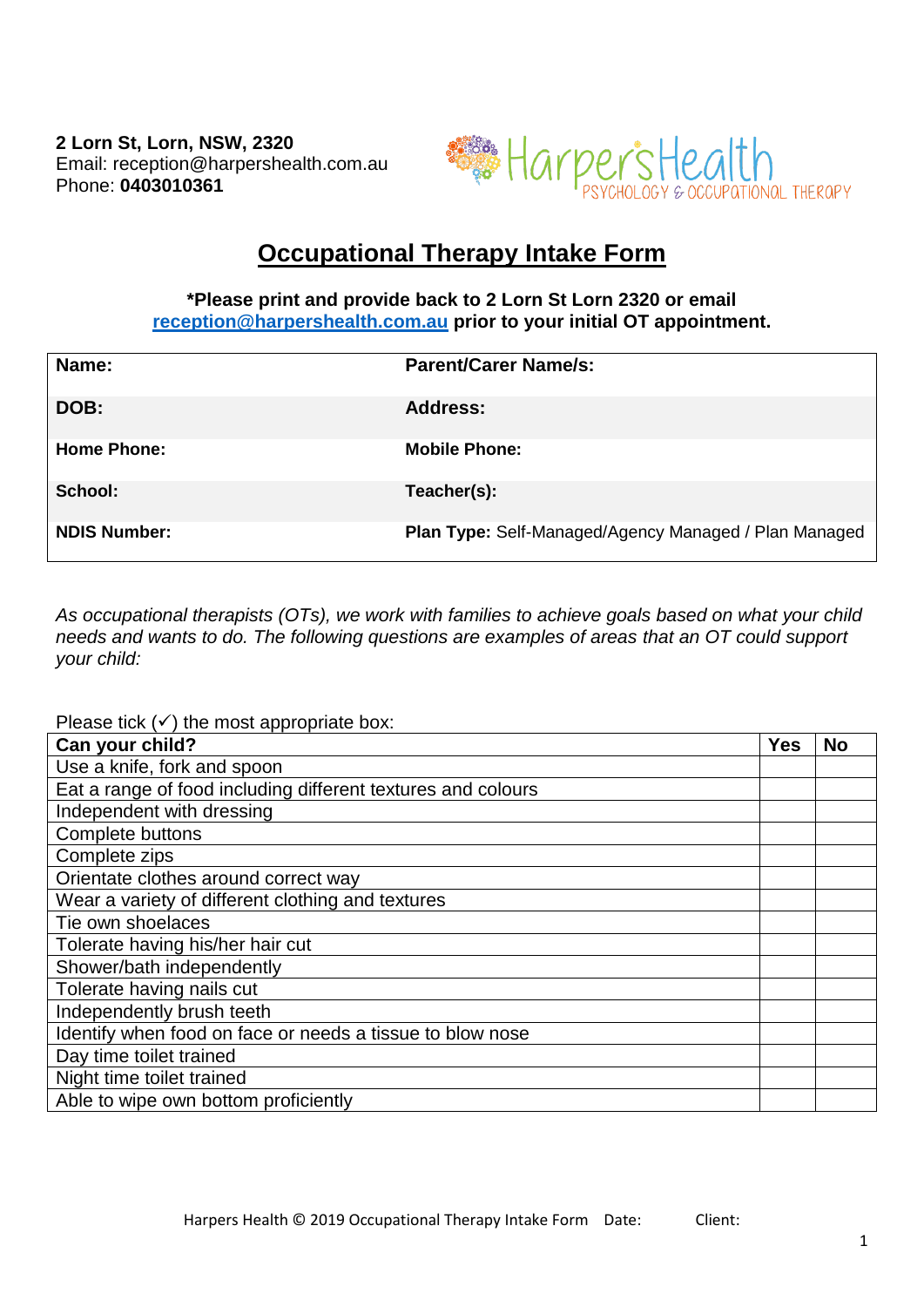| <b>Reason for OT assessment:</b>           |        |
|--------------------------------------------|--------|
|                                            |        |
|                                            |        |
|                                            |        |
|                                            |        |
|                                            |        |
|                                            |        |
| <b>Other Health Services involved</b>      |        |
| (including who and what they               |        |
| are working on):                           |        |
|                                            |        |
|                                            |        |
|                                            |        |
|                                            |        |
| Diagnosis (date diagnosed and<br>by whom): |        |
|                                            |        |
|                                            |        |
|                                            |        |
|                                            |        |
|                                            |        |
| Medical information (allergies,            |        |
| illnesses, past hospitalizations,          |        |
| broken bones, medications                  |        |
| $etc.$ ):                                  |        |
|                                            |        |
|                                            |        |
|                                            |        |
|                                            |        |
| Pregnancy and birth (brief                 |        |
| description if there were                  |        |
| complications):                            |        |
|                                            |        |
|                                            |        |
| Developmental history- At                  | Sit:   |
| what age did your child?                   | Crawl: |
|                                            | Walk:  |
|                                            | Talk:  |
| Has your child had their                   |        |
| hearing checked?                           |        |
| Any issues identified?                     |        |
|                                            |        |
| Has your child had their vision            |        |
| checked?                                   |        |
| Any issues identified?                     |        |
|                                            |        |